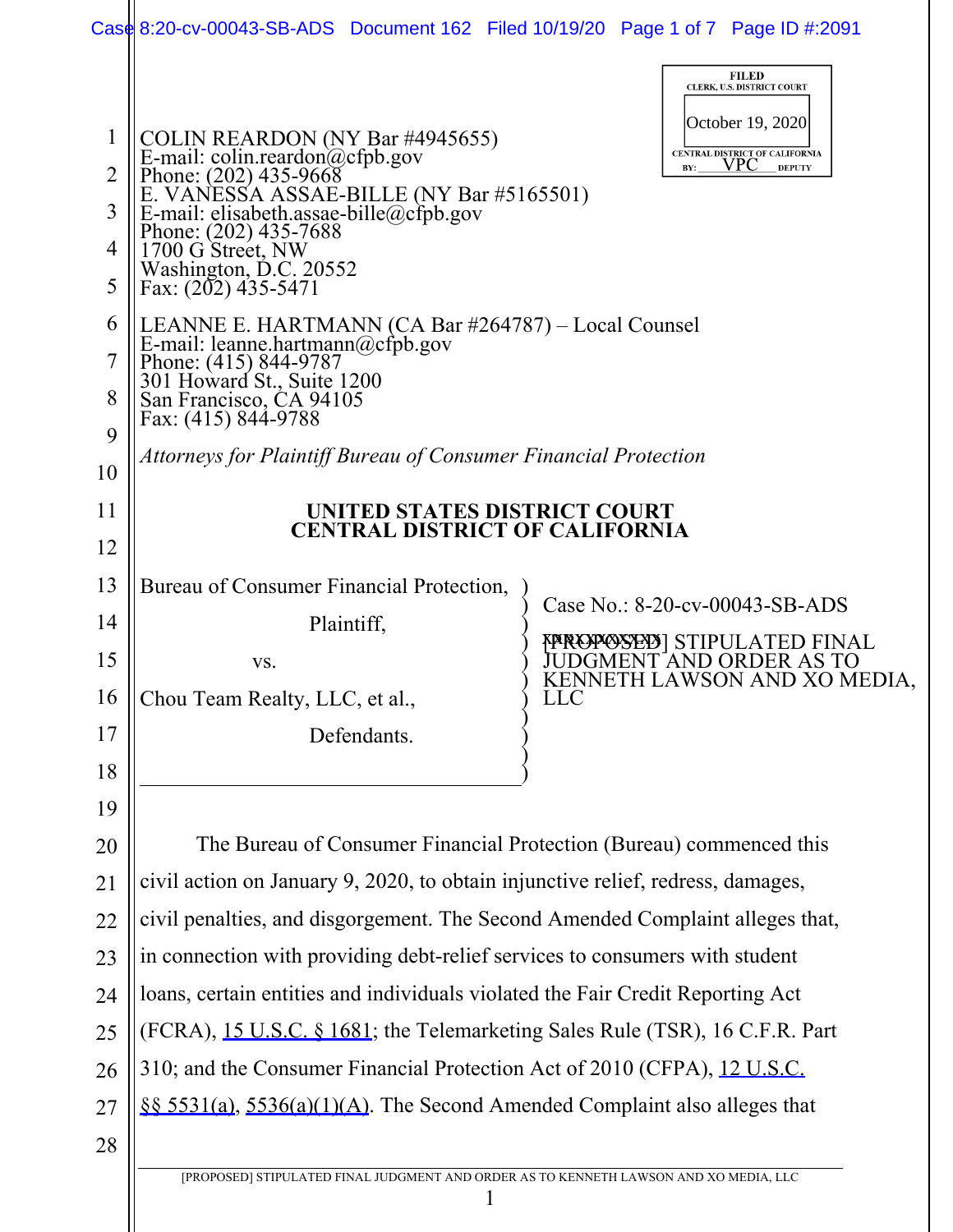2 3 Relief Defendants Kenneth Lawson and XO Media, LLC received distributions of profits traceable to funds obtained through violations of the FCRA, the CFPA, and the TSR by the Student Loan Debt Relief Companies.

4 6 7 8 The Bureau and Relief Defendants Lawson and XO Media, LLC agree to entry of this Stipulated Final Judgment and Order (Order), without adjudication of any issue of fact or law, to settle and resolve all matters in dispute between these parties arising from the conduct alleged in the Second Amended Complaint.

9

10

1

5

# **THEREFORE**, it is **ORDERED:**

### **FINDINGS**

11 12 1. This Court has jurisdiction over the parties and the subject matter of this action.

13

14

15

2. Venue is proper in this district under 12 U.S.C. § 5564(f).

3. The relief provided in this Order is appropriate and available pursuant to sections 1054 and 1055 of the CFPA, 12 U.S.C. §§ 5564, 5565.

16 17 18 19 4. Relief Defendants neither admit nor deny any allegations in the Second Amended Complaint, except as specified in this Order. For purposes of this Order, Relief Defendants admit the facts necessary to establish the Court's jurisdiction over them and the subject matter of this action.

20 21 22 23 24 5. Relief Defendants waive all rights to seek judicial review or otherwise challenge or contest the validity of this Order and any claim they may have under the Equal Access to Justice Act, 28 U.S.C. § 2412, concerning the prosecution of this action to the date of this Order. Each party agrees to bear its own costs and expenses, including, without limitation, attorneys' fees.

6. Entry of this Order is in the public interest.

25

26

27 28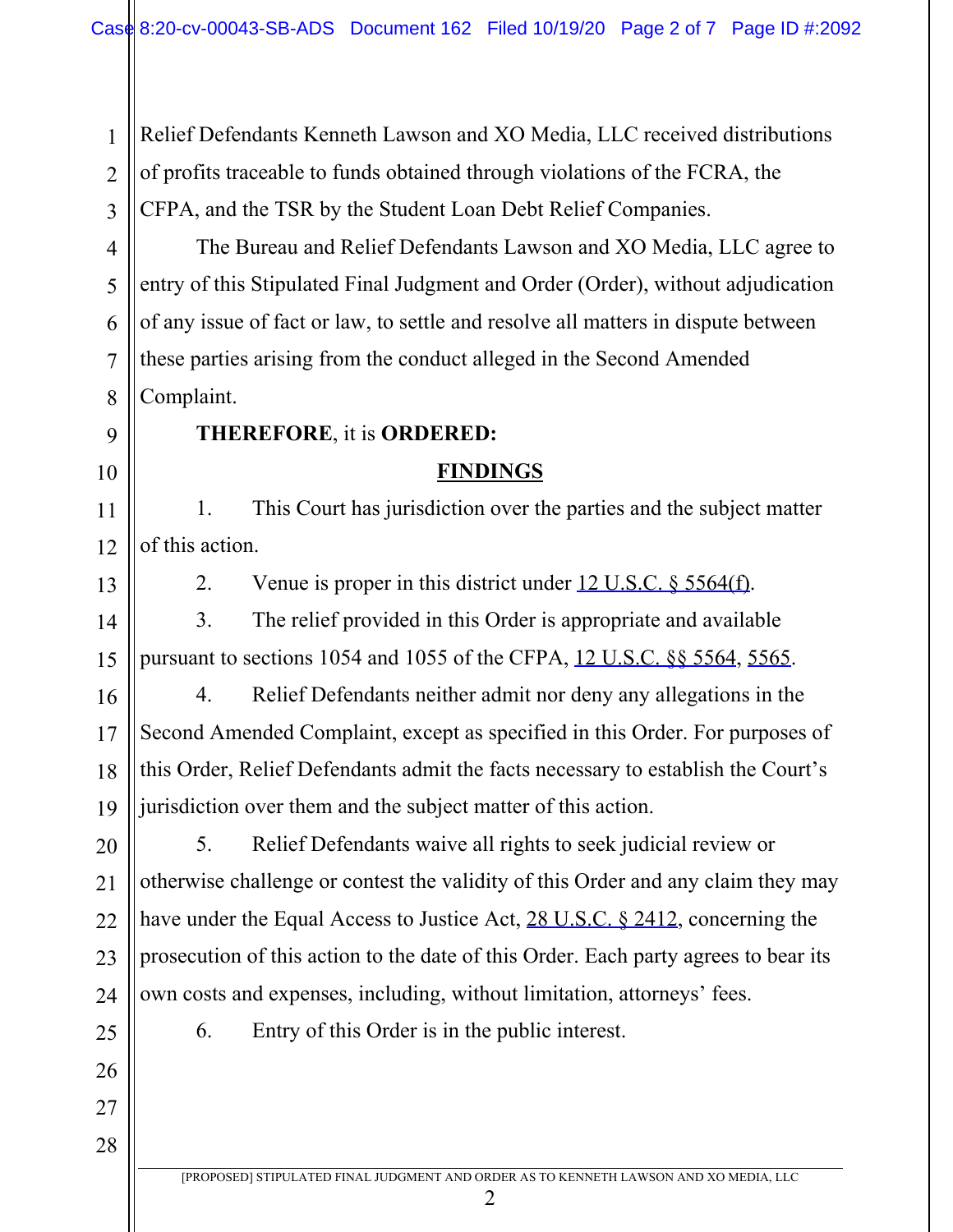# **DEFINITIONS**

| 1              | <b>DEFINITIONS</b>                                                                         |  |  |
|----------------|--------------------------------------------------------------------------------------------|--|--|
| $\overline{2}$ | 7.<br>The following definitions apply to this Order:                                       |  |  |
| 3              | a. "Affected Consumers" includes all consumers who, since                                  |  |  |
| 4              | January 1, 2015, were charged fees by any of the Student Loan                              |  |  |
| 5              | Debt Relief Companies.                                                                     |  |  |
| 6              | b. "Corporate Relief Defendant" means XO Media, LLC, and its                               |  |  |
| 7              | successors and assigns.                                                                    |  |  |
| 8              | c. "Effective Date" means the date on which the Order is entered.                          |  |  |
| 9              | d. "Enforcement Director" means the Assistant Director of the                              |  |  |
| 10             | Office of Enforcement for the Bureau of Consumer Financial                                 |  |  |
| 11             | Protection, or his or her delegate.                                                        |  |  |
| 12             | e. "Individual Relief Defendant" means Kenneth Lawson, and                                 |  |  |
| 13             | any other name by which he might be known.                                                 |  |  |
| 14             | f. "Relief Defendants" means the Individual Relief Defendant                               |  |  |
| 15             | and the Corporate Relief Defendant, individually, collectively,                            |  |  |
| 16             | or in any combination.                                                                     |  |  |
| 17             | g. "Student Loan Debt Relief Companies" means Docu Prep                                    |  |  |
| 18             | Center, Inc., d/b/a DocuPrep Center, d/b/a Certified Document                              |  |  |
| 19             | Center; Document Preparation Services, LP, d/b/a DocuPrep                                  |  |  |
| 20             | Center, d/b/a Certified Document Center; Certified Doc Prep,                               |  |  |
| 21             | Inc.; Certified Doc Prep Services, LP; Assure Direct Services,                             |  |  |
| 22             | Inc.; Assure Direct Services, LP; Direct Document Solutions,                               |  |  |
| 23             | Inc.; Direct Document Solutions, LP; Secure Preparation                                    |  |  |
| 24             | Services, Inc.; Secure Preparation Services, LP, and their                                 |  |  |
| 25             | successors and assigns, individually, collectively, or in any                              |  |  |
| 26             | combination.                                                                               |  |  |
| 27             |                                                                                            |  |  |
| 28             |                                                                                            |  |  |
|                | [PROPOSED] STIPULATED FINAL JUDGMENT AND ORDER AS TO KENNETH LAWSON AND XO MEDIA, LLC<br>3 |  |  |
|                |                                                                                            |  |  |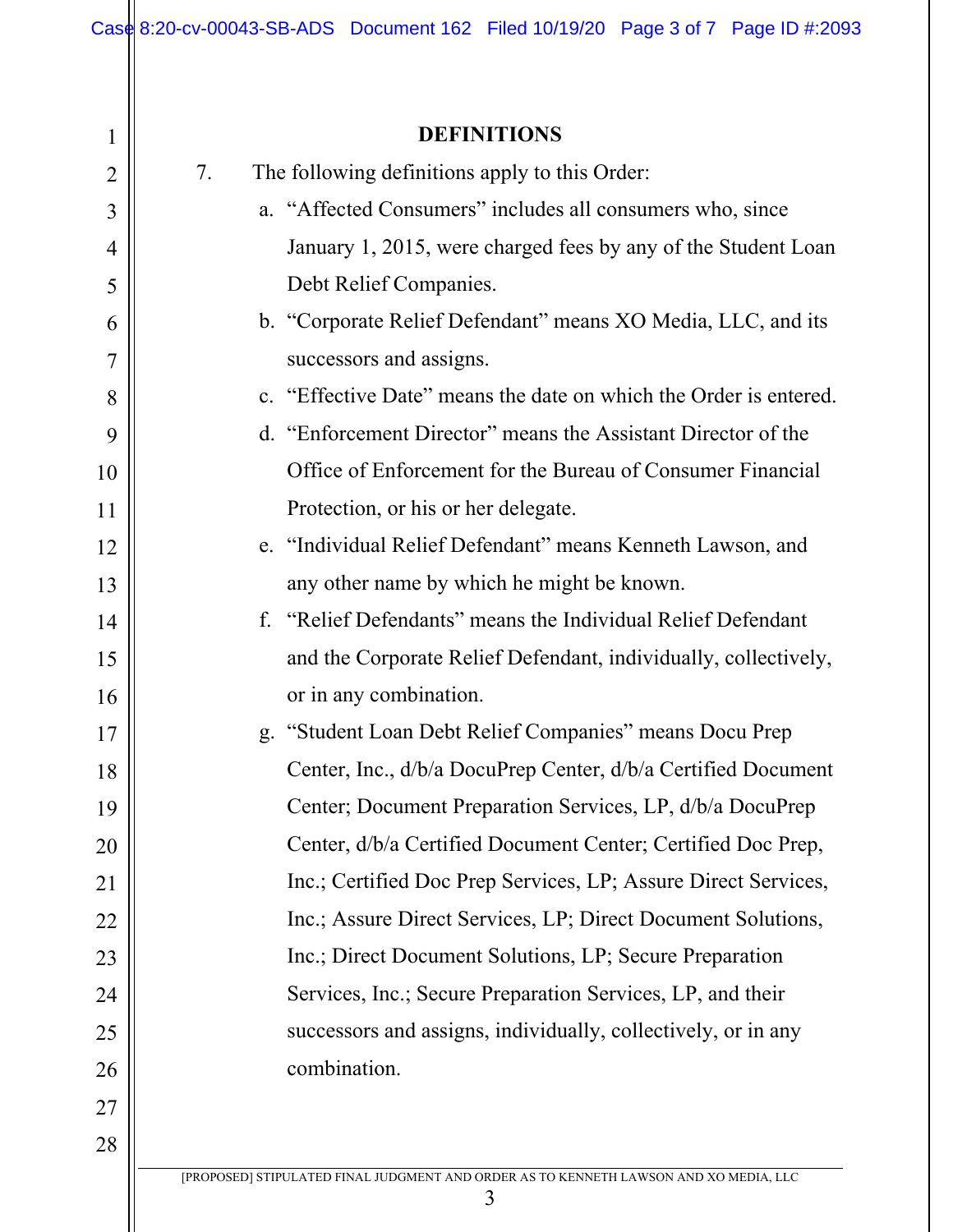# **ORDER MONETARY PROVISION**

#### **I.**

### **Order to Pay Redress**

# **IT IS FURTHER ORDERED** that:

8. A judgment for monetary relief is entered in favor of the Bureau and against Relief Defendants, jointly and severally, in the amount of \$200,000, such amount being for the purpose of providing redress to Affected Consumers.

9 12 9. Within 10 days of the Effective Date, Relief Defendants must pay to the Bureau, by wire transfer to the Bureau or to the Bureau's agent, and according to the Bureau's wiring instructions, \$200,000, in full satisfaction of the judgment as ordered in Paragraph 8 of this Section

13 14 15 16 17 18 10. Any funds received by the Bureau in satisfaction of this judgment will be deposited into a fund or funds administered by the Bureau or to the Bureau's agent according to applicable statutes and regulations to be used for redress for Affected Consumers, including, but not limited to, refund of moneys, restitution, damages or other monetary relief, and for any attendant expenses for the administration of any such redress.

19 20 22 23 11. If the Bureau determines, in its sole discretion, that redress to consumers is wholly or partially impracticable or if funds remain after redress is completed, the money will not revert to Relief Defendants. Relief Defendants will have no right to challenge any actions that the Bureau or its representatives may take under this Section.

24 25 12. Payment of redress to any Affected Consumer under this Order may not be conditioned on that Affected Consumer waiving any right.

26 27 13. In the event of any default on Relief Defendants' obligations to make payment under this Order, interest, computed under 28 U.S.C. § 1961, as

28

21

1

2

3

4

5

6

7

8

10

11

4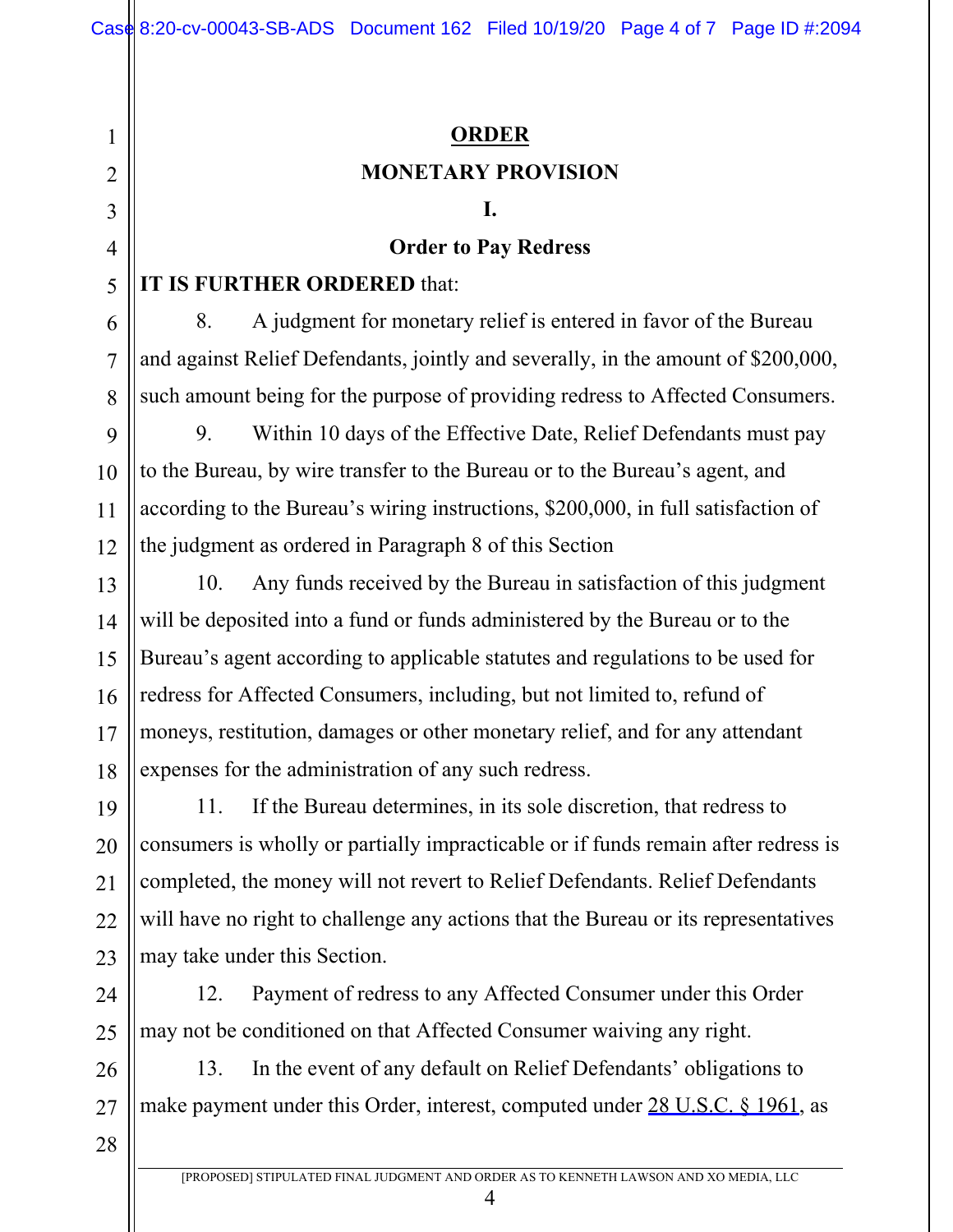amended, will accrue on any outstanding amounts not paid from the date of default to the date of payment, and will immediately become due and payable.

1

2

3

4

5

6

7

8

9

10

11

12

13

14

15

16

17

18

19

20

21

25

26

27

28

14. Relief Defendants relinquish all dominion, control, title to the funds paid under this Order to the fullest extent permitted by law. No part of the funds may be returned to Relief Defendants.

15. The facts alleged in the Second Amended Complaint will be taken as true and be given collateral estoppel effect, without further proof, in any proceeding based on the entry of the Order, or in any subsequent civil litigation by, or on behalf of the Bureau, including in a proceeding to enforce its rights to any payment or monetary judgment under this Order, such as a nondischargeability complaint in any bankruptcy case.

16. The facts alleged in the Second Amended Complaint establish all elements necessary to sustain an action by the Bureau under Section  $523(a)(2)(A)$  of the Bankruptcy Code,  $11$  U.S.C. §  $523(a)(2)(A)$ . For such purposes, this Order will have collateral estoppel effect against each Relief Defendant, even in such Relief Defendant's capacity as debtor-in-possession.

17. Under 31 U.S.C. § 7701, Relief Defendants, unless they already have done so, must furnish to the Bureau their taxpayer-identification numbers, which may be used for purposes of collecting and reporting on any delinquent amount arising out of this Order.

22 23 24 18. Under Section 604(a)(1) of FCRA, 15 U.S.C.§ 1681b(a)(1), any Consumer Reporting Agency may furnish a Consumer Report concerning any Relief Defendant to the Bureau, which may be used for purposes of collecting and reporting on any delinquent amount arising out of this Order.

5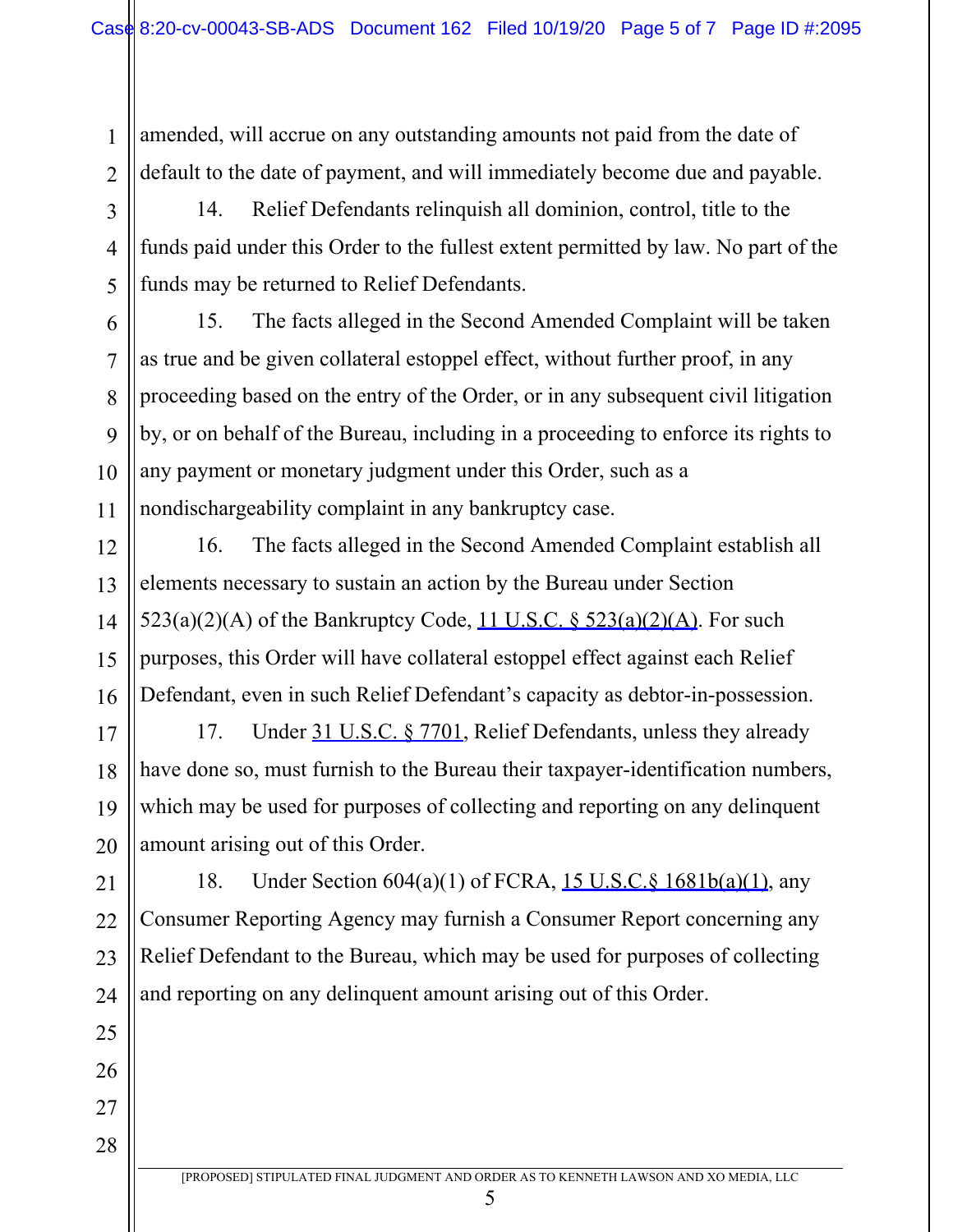| 1              | <b>COMPLIANCE PROVISIONS</b>                                                               |  |  |  |
|----------------|--------------------------------------------------------------------------------------------|--|--|--|
| $\overline{2}$ | П.                                                                                         |  |  |  |
| 3              | <b>Notices</b>                                                                             |  |  |  |
| $\overline{4}$ | IT IS FURTHER ORDERED that:                                                                |  |  |  |
| 5              | Unless otherwise directed in writing by the Bureau, Relief<br>19.                          |  |  |  |
| 6              | Defendants must provide all submissions, requests, communications, or other                |  |  |  |
| 7              | documents relating to this Order in writing, with the subject line, "CFPB $\nu$ .          |  |  |  |
| 8              | <i>Chou Team Realty, LLC, et al., Case No. 8:20-cv-00043-JVS-ADS,</i> " and send           |  |  |  |
| 9              | them by overnight courier or first-class mail to the below address, and                    |  |  |  |
| 10             | contemporaneously by email to Enforcement_Compliance@cfpb.gov:                             |  |  |  |
| 11             | <b>Assistant Director for Enforcement</b>                                                  |  |  |  |
| 12             | <b>Bureau of Consumer Financial Protection</b>                                             |  |  |  |
| 13             | <b>ATTENTION: Office of Enforcement</b>                                                    |  |  |  |
| 14             | 1700 G Street, N.W.                                                                        |  |  |  |
| 15             | Washington D.C. 20552                                                                      |  |  |  |
| 16             |                                                                                            |  |  |  |
| 17             | Ш.                                                                                         |  |  |  |
| 18             | <b>Retention of Jurisdiction</b>                                                           |  |  |  |
| 19             | IT IS FURTHER ORDERED that:                                                                |  |  |  |
| 20             | The Court will retain jurisdiction of this matter for the purpose of<br>20.                |  |  |  |
| 21             | enforcing this Order.                                                                      |  |  |  |
| 22             |                                                                                            |  |  |  |
| 23             |                                                                                            |  |  |  |
| 24             |                                                                                            |  |  |  |
| 25             |                                                                                            |  |  |  |
| 26             |                                                                                            |  |  |  |
| 27             |                                                                                            |  |  |  |
| 28             |                                                                                            |  |  |  |
|                | [PROPOSED] STIPULATED FINAL JUDGMENT AND ORDER AS TO KENNETH LAWSON AND XO MEDIA, LLC<br>6 |  |  |  |
|                |                                                                                            |  |  |  |